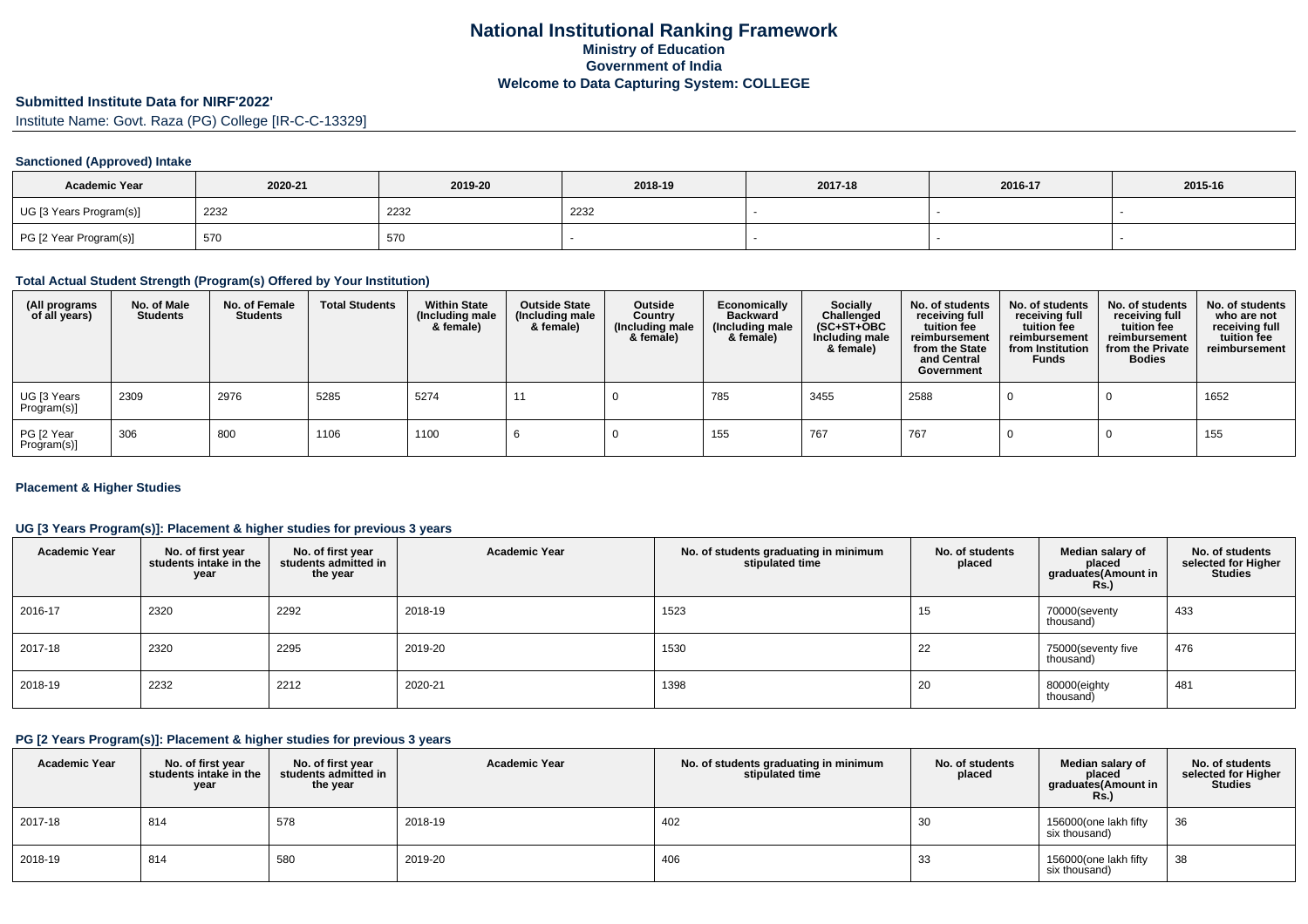| 2019-20 | 570 | 430 | 2020-21 | 400 | ⊧lakh fiftv<br>thousand)<br>ີ |  |
|---------|-----|-----|---------|-----|-------------------------------|--|
|         |     |     |         |     |                               |  |

## **Financial Resources: Utilised Amount for the Capital expenditure for previous 3 years**

| <b>Academic Year</b>                                                                                 | 2020-21                 | 2019-20               | 2018-19                |  |  |  |  |  |  |  |
|------------------------------------------------------------------------------------------------------|-------------------------|-----------------------|------------------------|--|--|--|--|--|--|--|
|                                                                                                      | <b>Utilised Amount</b>  |                       | <b>Utilised Amount</b> |  |  |  |  |  |  |  |
| Annual Capital Expenditure on Academic Activities and Resources (excluding expenditure on buildings) |                         |                       |                        |  |  |  |  |  |  |  |
| Library                                                                                              | 0 (zero)                | 0 (zero)              | 0 (zero)               |  |  |  |  |  |  |  |
| New Equipment for Laboratories                                                                       | 20000 (Twenty thousand) | 500000 (Five lakh)    | 500000 (Five lakh)     |  |  |  |  |  |  |  |
| Other expenditure on creation of Capital Assets (excluding<br>expenditure on Land and Building)      | 0 (zero)                | 8000 (eight thousand) | 9000 (nine thousand)   |  |  |  |  |  |  |  |

# **Financial Resources: Utilised Amount for the Operational expenditure for previous 3 years**

| <b>Academic Year</b>                                                                                                                                                                           | 2020-21                                                                           | 2019-20                                                     | 2018-19                                               |  |  |  |  |  |  |  |
|------------------------------------------------------------------------------------------------------------------------------------------------------------------------------------------------|-----------------------------------------------------------------------------------|-------------------------------------------------------------|-------------------------------------------------------|--|--|--|--|--|--|--|
|                                                                                                                                                                                                | <b>Utilised Amount</b>                                                            | <b>Utilised Amount</b>                                      | <b>Utilised Amount</b>                                |  |  |  |  |  |  |  |
| <b>Annual Operational Expenditure</b>                                                                                                                                                          |                                                                                   |                                                             |                                                       |  |  |  |  |  |  |  |
| Salaries (Teaching and Non Teaching staff)                                                                                                                                                     | 85522216 (eight crore fifty five lacs twenty two thousand two<br>hundred sixteen) | 111769000 (eleven crore seventeen lacs sixty nine thousand) | 66279000 (six crore sixty lacs seventy nine thousand) |  |  |  |  |  |  |  |
| Maintenance of Academic Infrastructure or consumables and<br>other running expenditures(excluding maintenance of hostels<br>and allied services, rent of the building, depreciation cost, etc) | 125257 (one lakh twenty five thousand two hundred fifty seven)                    | 400000 (four lakh)                                          | 200000 (two lakh)                                     |  |  |  |  |  |  |  |
| Seminars/Conferences/Workshops                                                                                                                                                                 | 20000 (twenty thousand)                                                           | 75000 (seventy five thousand)                               | 90000 (ninety thousand)                               |  |  |  |  |  |  |  |

# **PCS Facilities: Facilities of physically challenged students**

| 1. Do your institution buildings have Lifts/Ramps?                                                                                                               | Yes, more than 80% of the buildings |
|------------------------------------------------------------------------------------------------------------------------------------------------------------------|-------------------------------------|
| $\pm$ 2. Do your institution have provision for walking aids, including wheelchairs and transportation from one building to another for<br>handicapped students? | No                                  |
| 3. Do your institution buildings have specially designed toilets for handicapped students?                                                                       | Yes, more than 60% of the buildings |

# **Faculty Details**

| Srno | Name                                    | Age | Designation                | Gender | Qualification | Experience (In<br>Months) | <b>Currently working</b><br>with institution? | <b>Joining Date</b> | <b>Leaving Date</b>      | <b>Association type</b> |
|------|-----------------------------------------|-----|----------------------------|--------|---------------|---------------------------|-----------------------------------------------|---------------------|--------------------------|-------------------------|
|      | <b>BABY TABASSUM</b>                    | 48  | <b>Assistant Professor</b> | Female | Ph.D          | 306                       | Yes                                           | 18-10-2009          | $\sim$ $\sim$            | Regular                 |
| 2    | <b>SYED MOHD</b><br><b>ARSHAD RIZWI</b> | 51  | Associate Professor        | Male   | Ph.D          | 254                       | Yes                                           | 09-08-2000          | $\sim$                   | Regular                 |
| 3    | <b>VINAY KUMAR</b><br><b>CHAUDHARY</b>  | 49  | Associate Professor        | Male   | Ph.D          | 199                       | Yes                                           | 18-10-2012          | $- -$                    | Regular                 |
| 4    | <b>VIJAY KUMAR RAI</b>                  | 49  | <b>Assistant Professor</b> | Male   | Ph.D          | 176                       | Yes                                           | 07-02-2007          | $- -$                    | Regular                 |
| 5    | <b>LALIT KUMAR</b>                      | 47  | <b>Assistant Professor</b> | Male   | Ph.D          | 181                       | Yes                                           | 14-08-2014          | $\overline{\phantom{a}}$ | Regular                 |
| 6    | <b>SUMAN LATA</b>                       | 41  | <b>Assistant Professor</b> | Female | Ph.D          | 187                       | Yes                                           | 25-03-2006          | $\sim$ $\sim$            | Regular                 |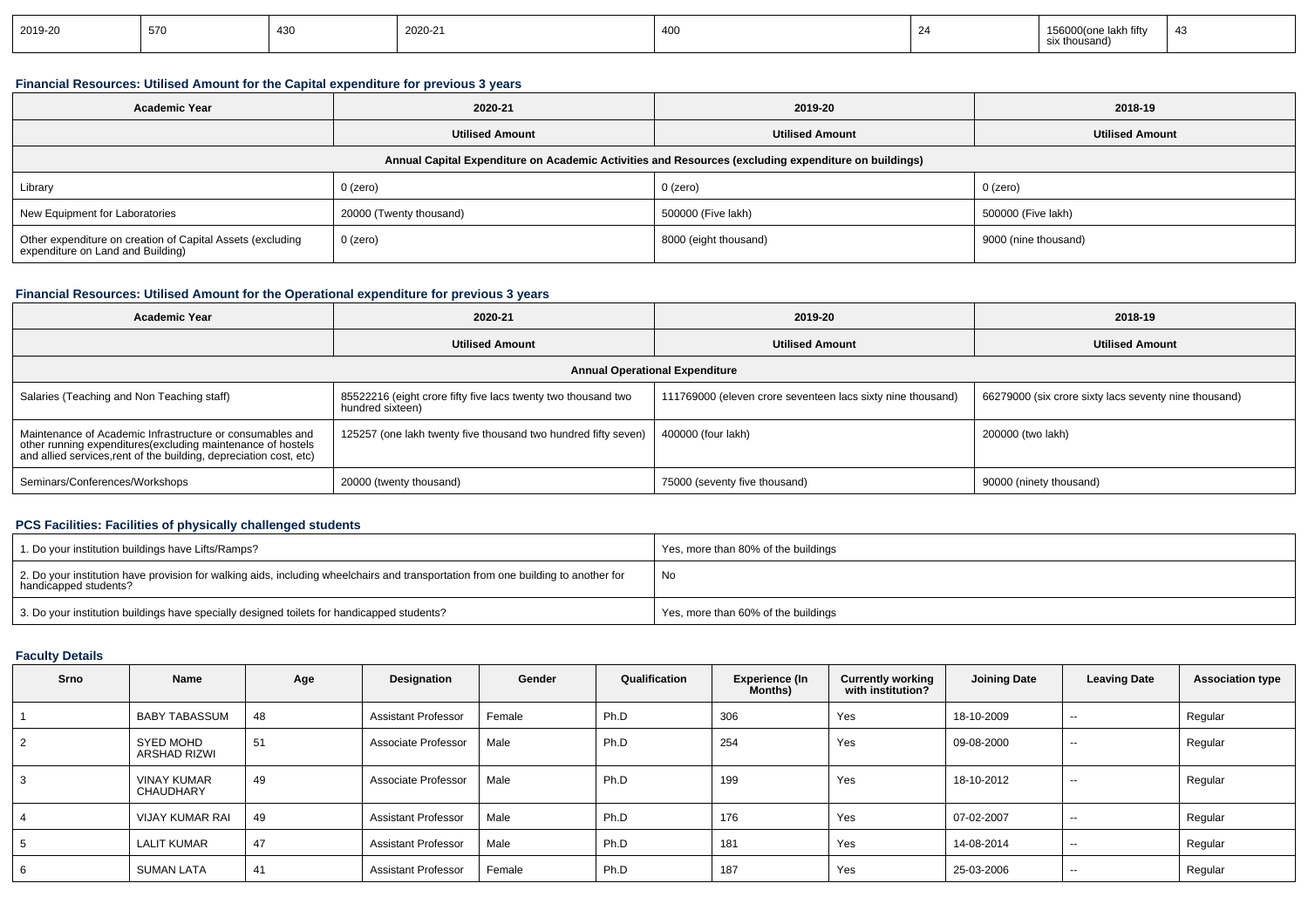| $\overline{7}$ | HITENDRA KUMAR<br><b>SINGH</b>            | 41 | <b>Assistant Professor</b> | Male   | Ph.D       | 145 | Yes | 13-08-2013 | --                       | Regular |
|----------------|-------------------------------------------|----|----------------------------|--------|------------|-----|-----|------------|--------------------------|---------|
| 8              | <b>MOHD KAMIL</b><br><b>HUSAIN</b>        | 41 | <b>Assistant Professor</b> | Male   | Ph.D       | 73  | Yes | 21-09-2015 | $\overline{\phantom{a}}$ | Regular |
| 9              | <b>RAM KUMAR</b>                          | 35 | <b>Assistant Professor</b> | Male   | <b>NET</b> | 68  | Yes | 19-02-2016 | ⊷.                       | Regular |
| 10             | SHAILENDRA<br>KUMAR                       | 47 | <b>Assistant Professor</b> | Male   | Ph.D       | 134 | Yes | 27-08-2010 | --                       | Regular |
| 11             | PRADEEP KUMAR                             | 43 | <b>Assistant Professor</b> | Male   | Ph.D       | 87  | Yes | 22-07-2014 | $\overline{\phantom{a}}$ | Regular |
| 12             | ABDUL WAHID<br>SHAH                       | 45 | <b>Assistant Professor</b> | Male   | Ph.D       | 176 | Yes | 16-12-2006 | $\overline{\phantom{a}}$ | Regular |
| 13             | <b>MEENAKSHI</b><br><b>GUPTA</b>          | 52 | Associate Professor        | Female | Ph.D       | 282 | Yes | 28-04-1998 | --                       | Regular |
| 14             | <b>ZAIBI NAAZ</b>                         | 38 | <b>Assistant Professor</b> | Female | Ph.D       | 158 | Yes | 05-08-2008 | $\overline{\phantom{a}}$ | Regular |
| 15             | RESHMA<br>PARVEEN                         | 44 | <b>Assistant Professor</b> | Female | Ph.D       | 97  | Yes | 01-10-2013 | --                       | Regular |
| 16             | DEEPA AGARWAL                             | 52 | Associate Professor        | Female | Ph.D       | 320 | Yes | 07-01-1999 | --                       | Regular |
| 17             | AJITA RANI                                | 50 | Associate Professor        | Female | Ph.D       | 187 | Yes | 27-03-2006 | $\overline{\phantom{a}}$ | Regular |
| 18             | RAJU                                      | 37 | <b>Assistant Professor</b> | Male   | <b>NET</b> | 90  | Yes | 13-02-2014 | $\overline{\phantom{a}}$ | Regular |
| 19             | <b>SURENDRA SINGH</b><br>YADAV            | 55 | Associate Professor        | Male   | Ph.D       | 310 | Yes | 19-07-1997 | $\overline{\phantom{a}}$ | Regular |
| 20             | <b>SURENDRA</b><br>KUMAR                  | 58 | Associate Professor        | Male   | Ph.D       | 184 | Yes | 29-04-2006 | --                       | Regular |
| 21             | <b>SURENDRA</b><br><b>KUMAR GAUTAM</b>    | 36 | <b>Assistant Professor</b> | Male   | Ph.D       | 97  | Yes | 05-09-2013 | --                       | Regular |
| 22             | <b>MAHENDRA PAL</b><br><b>SINGH YADAV</b> | 39 | <b>Assistant Professor</b> | Male   | Ph.D       | 83  | Yes | 01-11-2014 | --                       | Regular |
| 23             | <b>ARVIND KUMAR</b>                       | 44 | <b>Assistant Professor</b> | Male   | Ph.D       | 87  | Yes | 05-09-2017 | ⊷.                       | Regular |
| 24             | SOMENDER SINGH                            | 42 | <b>Assistant Professor</b> | Male   | Ph.D       | 37  | Yes | 01-09-2018 | $\overline{\phantom{a}}$ | Regular |
| 25             | <b>KUSUM LATA</b>                         | 52 | Associate Professor        | Female | Ph.D       | 195 | Yes | 06-07-2005 | --                       | Regular |
| 26             | <b>VINEETA SINGH</b>                      | 59 | Associate Professor        | Female | Ph.D       | 377 | Yes | 17-05-1990 | --                       | Regular |
| 27             | AJAY VIKRAM<br><b>SINGH</b>               | 41 | <b>Assistant Professor</b> | Male   | Ph.D       | 97  | Yes | 16-09-2013 | ⊷.                       | Regular |
| 28             | <b>RAM KISHORE</b><br>SAGAR               | 50 | Associate Professor        | Male   | Ph.D       | 328 | Yes | 10-12-2016 | $\overline{\phantom{a}}$ | Regular |
| 29             | SEEMA TEOTIA                              | 48 | Associate Professor        | Female | Ph.D       | 187 | Yes | 10-03-2006 | $\sim$                   | Regular |
| 30             | <b>BRAHM SINGH</b>                        | 47 | <b>Assistant Professor</b> | Male   | M. Phil    | 179 | Yes | 22-11-2006 | $\sim$                   | Regular |
| 31             | SAHDEV                                    | 58 | Associate Professor        | Male   | Ph.D       | 310 | Yes | 30-11-2006 | $\sim$                   | Regular |
| 32             | PRIYA BAJAJ                               | 39 | <b>Assistant Professor</b> | Female | Ph.D       | 98  | Yes | 19-08-2013 | ₩,                       | Regular |
| 33             | <b>REKHA KUMARI</b>                       | 37 | <b>Assistant Professor</b> | Male   | Ph.D       | 158 | Yes | 09-08-2008 | $\overline{\phantom{a}}$ | Regular |
| 34             | PRAVESH KUMAR                             | 48 | <b>Assistant Professor</b> | Male   | Ph.D       | 123 | Yes | 05-05-2011 | н.                       | Regular |